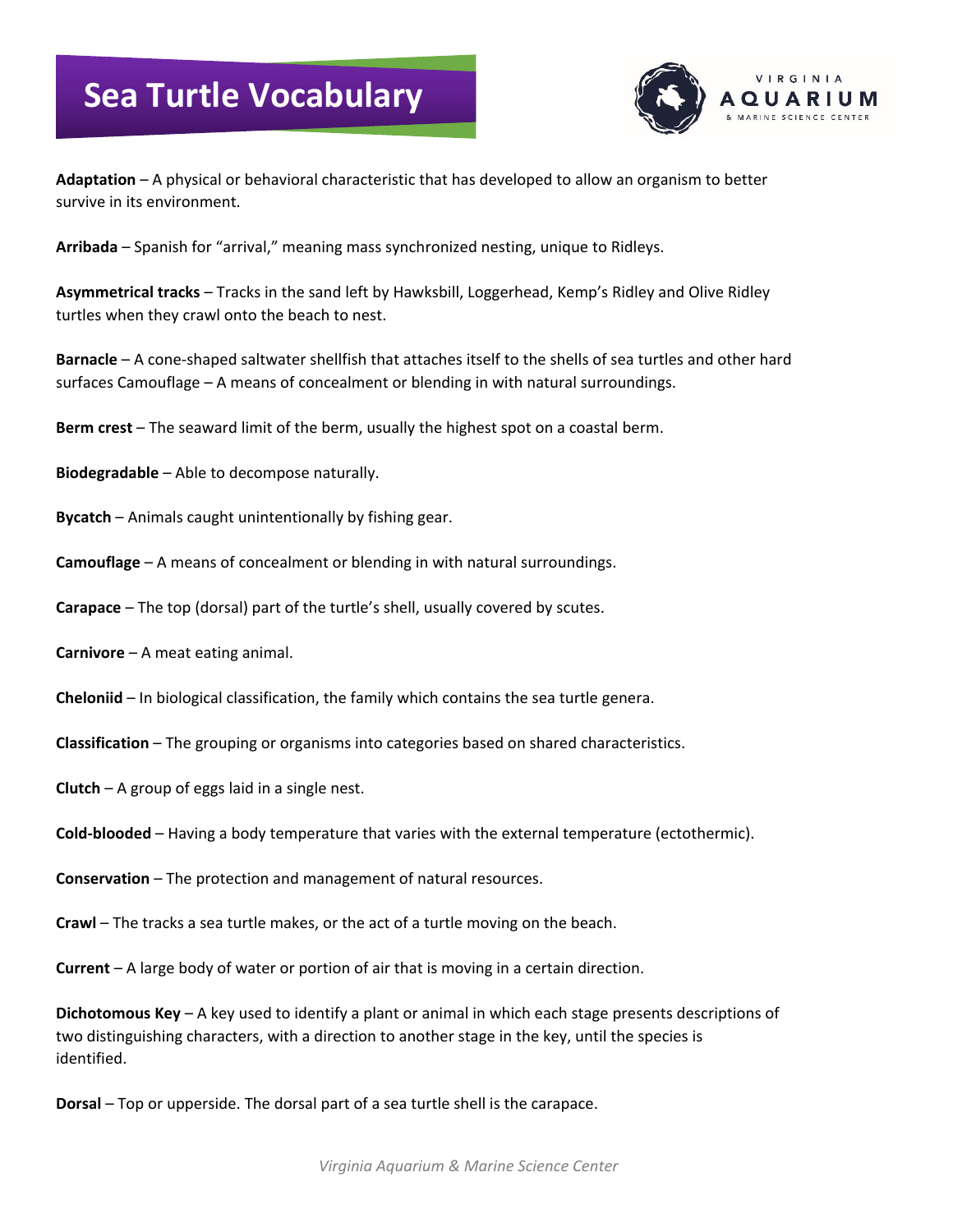**Endangered Species** – A species that verges on extinction in all or part of its range.

**Entangle** – To become caught by fishing gear or other marine debris, often resulting in death.

**Flippers** – A broad, flat limb used for swimming. The front and rear flippers of sea turtles are attached to well-developed muscles for long distance water travel.

**GPS** – Global Positioning System: a global system of U.S. navigational satellites developed to provide precise positional and velocity data and global time synchronization for air, sea, and land travel.

**Green** – An endangered sea turtle named for its green body fat (due to its herbivorous diet). Considered the tastiest of sea turtles, used to make "turtle soup."

**Habitat** – The place where an animal lives and finds food, water, shelter, and space.

**Hatchlings** – Sea turtles newly emerged from their egg shells.

**Hawksbill** – An endangered sea turtle, prized by poachers for it beautiful "tortoiseshell" shells. Only sea turtle to eat sponges.

**Herbivore** – A plant eating animal.

**Human Interaction** – Encounter between a human and a wild animal within its natural habitat.

**Incubation Period** – The number of days it takes an egg to hatch after it has been laid.

**Invertebrate** – An animal having no backbone (ex: jellyfish, crustaceans, insects, etc.).

**Kemp's ridley** – An endangered sea turtle, considered the rarest. An omnivore that nest almost exclusively on the Western Central Gulf of Mexico in "arribadas."

**Lateral scutes** – Large scutes located on each side of the carapace.

**Latitude** – Lines that run horizontally across a map or globe, measured in degrees from the equator.

**Leatherback** – Largest of sea turtles, the soft-shelled leatherback lacks an outer shell or scutes. It averages six feet in length and weighs around 1500 pounds.

**Loggerhead** – An endangered sea turtle that spends time in and around the Chesapeake Bay. Named for its large head, it has a reddish-brown carapace, weighs 200-350 lbs, and is a carnivore favoring jellyfish, crabs, and other shellfish.

**Longitude** – Lines that run vertically on a map or globe, measured in degrees from Greenwich, England.

**Marine debris** – Human created solid waste that ends up in an ocean, bay, lake, or waterway.

**Mating** – Male and female joining to create a fertilized embryo.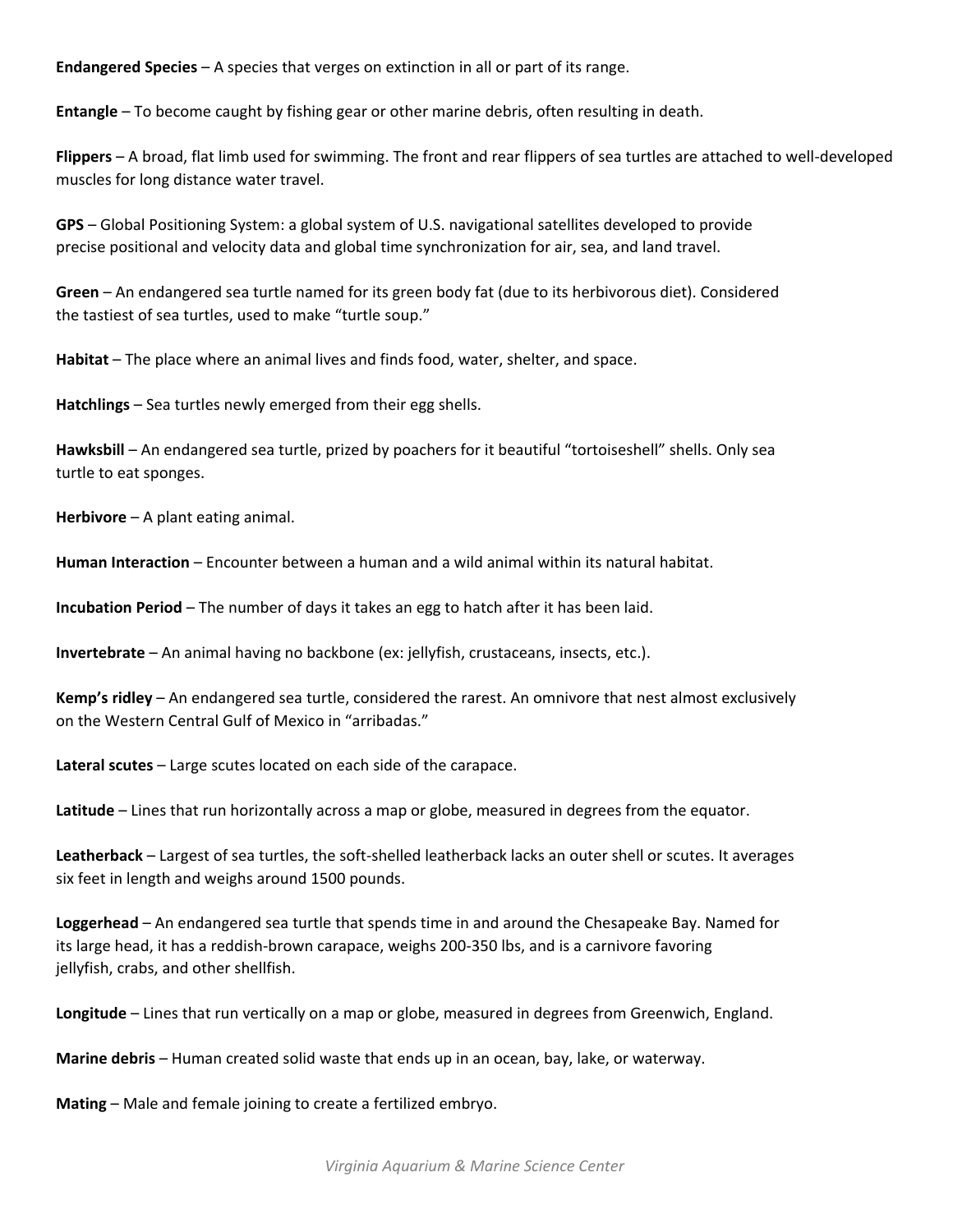**Migrate** – To move from one region or climate to another for food or breeding.

**Nesting** – The process of depositing eggs in a nest. Sea turtles deposit their eggs in a bell-shaped hole they dig in the sand.

**Omnivore** – An animal that eats both animals and plants.

**Papillae** – The projections in the esophagus of a sea turtle, allowing it to keep food down while expelling excess water.

**Photo-tagging** – The process of taking a picture of a sea turtle's carapace to use in identification. A sea turtle's carapace is usually covered with barnacles and damage, creating a unique pattern or arrangement.

**PIT tag** – Passive Integrated Transponder tag implanted within the sea turtle's flesh and can be "read" with a special scanner. These only contain an identification number to input and track via computers, but do not contain data about the turtle's movement.

**Plastron** – The bottom part of the turtle's shell.

**Predator** – An animal that pursues, captures, and kills other animals for food.

**Prey** – An animal that is food for a predator.

**Range** – The geographical region where a plant or animal normally lives or grows.

**Rehabilitation** – Aiding the recovery of an injured animal.

**Reptile** – Any of various cold-blooded, usually egg-laying vertebrates having an external covering of scales and breathing by means of lungs.

**Salvaged** – Recover parts for use (example = collecting and displaying bones from a dead stranded turtle).

**Salt Glands** – Glands in the head of a sea turtle that remove salt from the body through tears from the eyes.

**Sargassum** – A type of seaweed, often found free floating, where yearling turtles spend much of their time.

**Scales** – A small plate-like structure forming the external covering of fishes, reptiles, and certain mammals.

**Scutes** – Horny plates that cover the bones if a turtle's shell, except in leatherback sea turtles.

**Shell** – The hard-outer covering that protects certain organisms.

**Species** – Organisms that resemble each other and can breed with each other and not members of other species.

**Threatened Species** – Plants or animals likely to become endangered within the foreseeable future.